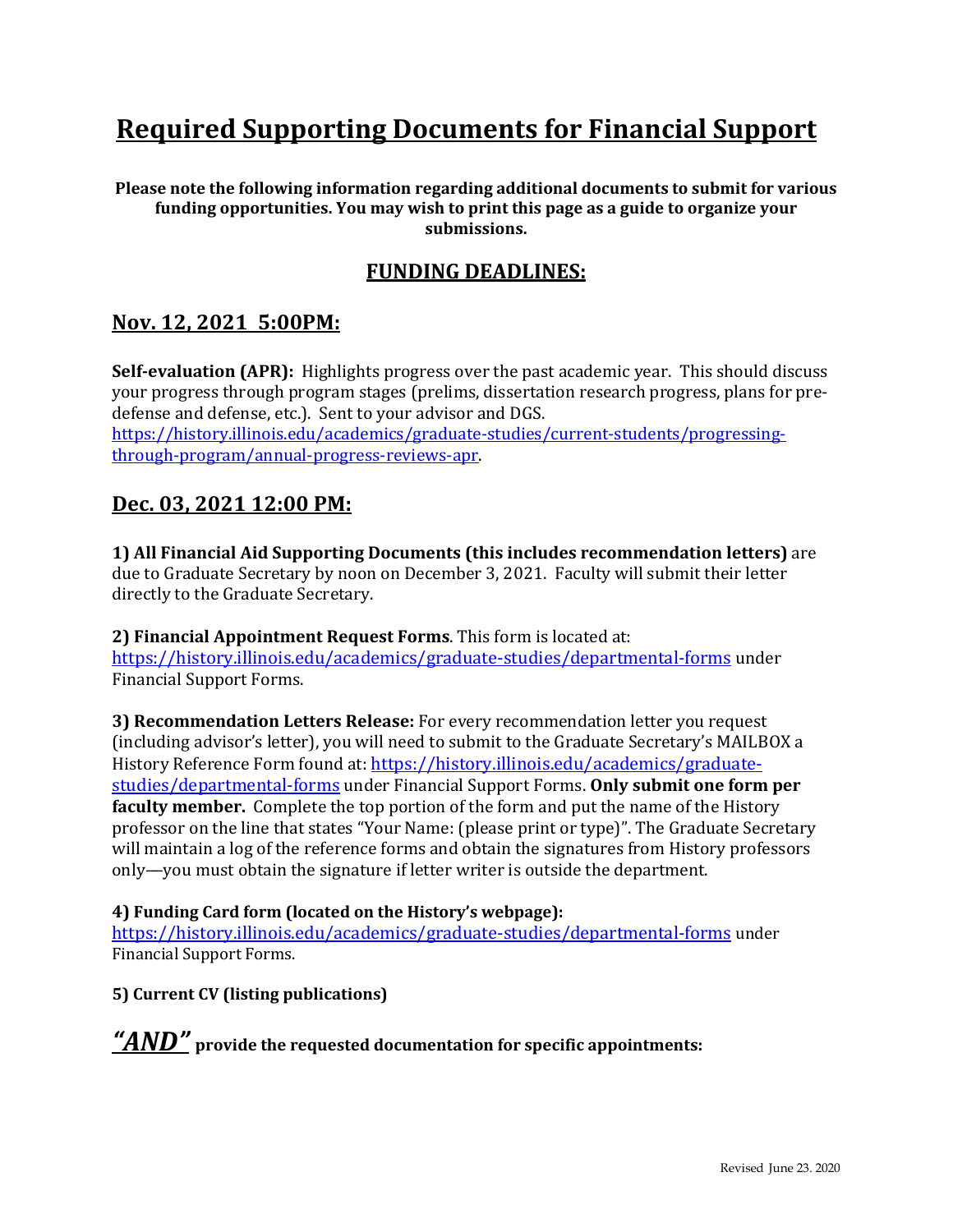# **Note: Each document must include in the header the name of the specific Fellowship/ Grant/Award competition for which it is to be used**

**Teaching Assistant Positions –** Teaching Assistantship Criteria information, Special Teaching Assignments: Advanced Comp. Sections and Widenor Teaching Appointments information, and TA Applications at: https://history.illinois.edu/academics/graduate-studies/departmentalforms under Financial Support Forms:

**New TA –**Two letters of recommendation (one must be from advisor). A mandatory meeting may be scheduled around the time of Spring Break. **READ YOUR EMAILS** 

**Renewal TA –** Up-to-date letter that speaks about your previous work in the classroom as a TA. This letter should be written by any professor who had previously been the supervising professor to the TA.

**Widenor and Stand-Alone Teaching –** Applicants should submit a copy of the dissertation prospectus, an up-to-date letter from the thesis supervisor, a teaching letter of support, ICES printouts, and a detailed course rationale with provisional syllabus. A complete, detailed syllabus is not required; but the submitted material should clearly indicate how the primary purpose of the course would be achieved. List 3-5 other courses you would be willing teach.

**ABD Fellowship –** Two recommendation letters (one from Advisor), dissertation proposal of no more than 10 pages (bibliography not counted).

## **THE FOLLOWING HAVE DIFFERENT DUE DATES: PLEASE CHECK THE FALL 2021 OR SPRING 2022 ACADEMIC DEADLINE FORM AT:**

<https://history.illinois.edu/academics/graduate-studies/departmental-forms>

**Department Summer Pre-Dissertation Travel Grant – Due by 5:00PM 2/1/2022–** CV, 3 page research proposal with budget, and letter from advisor (letter from your financial aid packet is used).

### **FLAS – DUE 1/28/2022 -** SEE FLAS WEBSITE

(https://publish.illinois.edu/illinoisflas/eligibility-and-fellowship-requirements/) FOR SPECIFIC REQUIREMENTS AS THERE ARE OTHER REQUIREMENTS.

### **Grad College Dissertation Completion Fellowship –**

**(**https://apps.grad.illinois.edu/fellowship-finder/index.cfm?action=main.fellowship&fid=2807) **Due to Graduate Secretary by 5:00PM 3/11/2022** 

### **Applicant checklist:**

- 1. Curriculum vitae (listing publications)
- 2. Research Proposal. The Research Proposal must be written in an accessible, jargon-free manner appropriate for a multidisciplinary review panel. It should contain the following components:
	- A. Introduction/Problem Statement. (In this section, the research question, hypothesis, or engineering goal must be stated explicitly.)
	- B. Background and significance.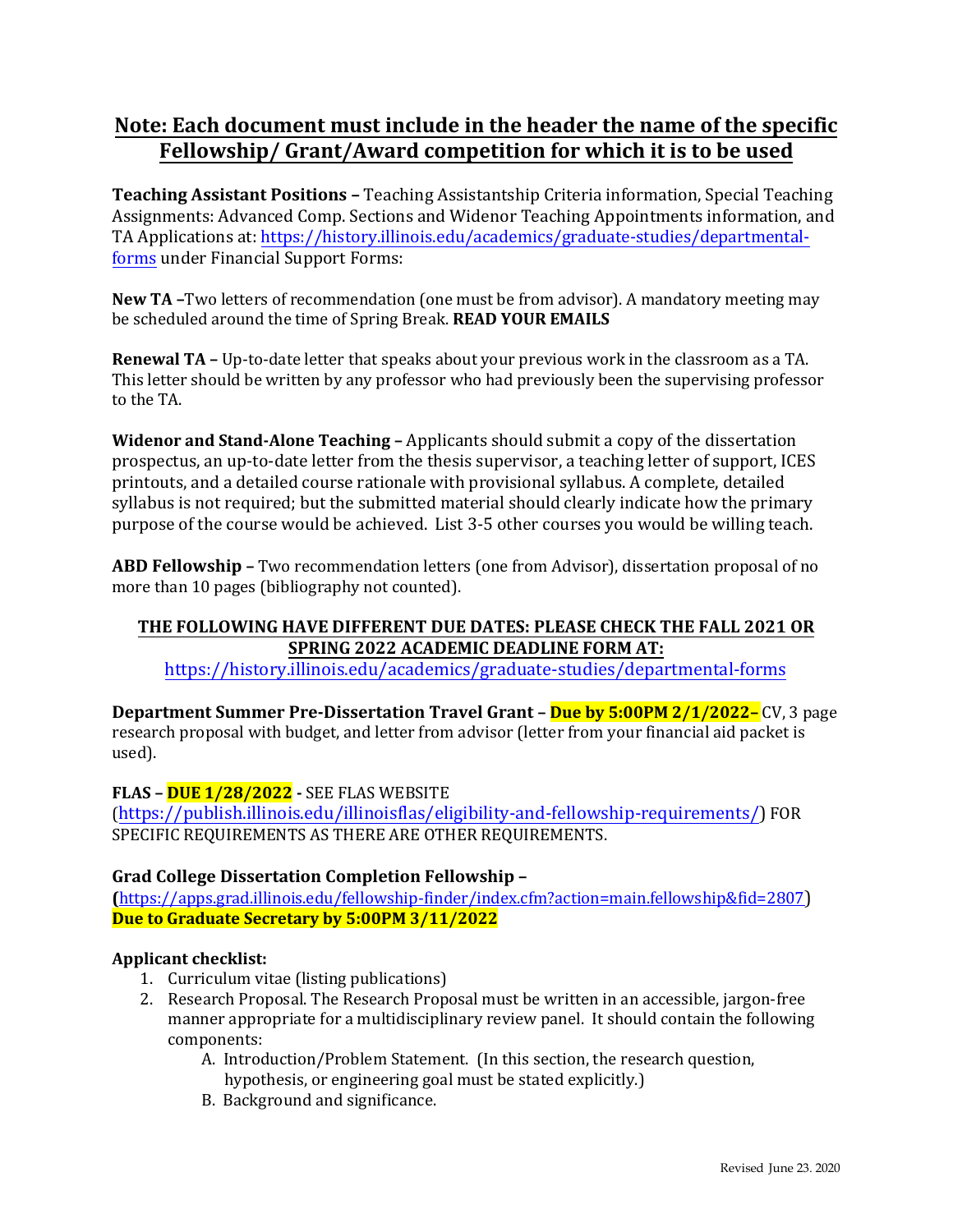- C. Preliminary research.
- D. Methodology.
- E. Timeline.
- F. Expected outcomes.

The research proposal is limited to three double-spaced pages, and it must be in Times New Roman, with 12-point font and one-inch margins. A separate one-page References Cited section is allowed (must be single-spaced, in Times New Roman, with 12-point font and one-inch margins). No appendices or other supplemental sections are allowed.

- 3. Two letters of reference: one from the student's adviser and one from the student's thesis director. If the student's adviser and thesis director are the same person, the second letter should come from another member of the student's dissertation committee. Each letter is limited to two pages and must be in 12-point font with one-inch margins.
- 4. Current University of Illinois transcript (unofficial will suffice).

## Grad College Dissertation Travel Grants - [\(https://apps.grad.illinois.edu/fellowship](https://apps.grad.illinois.edu/fellowship-finder/index.cfm?action=main.fellowship&fid=3080)[finder/index.cfm?action=main.fellowship&fid=3080\)](https://apps.grad.illinois.edu/fellowship-finder/index.cfm?action=main.fellowship&fid=3080) **Due to Graduate Secretary by 5:00PM 2/18/2022**

#### **Applicant checklist:**

- 1. CV. The CV is limited to three pages, and it must have one-inch margins and at least 11-point font throughout.
- 2. Research Proposal. The Research Proposal must be written in an accessible, jargonfree manner appropriate for a multidisciplinary review panel, and it should explain and justify the specific activities to be undertaken during the grant period. The proposal should include the following sections:

A. Introduction/Problem Statement. (In this section, the research question, hypothesis, or engineering goal must be stated explicitly.)

- B. Background and Significance.
- C. Preliminary research.
- D. Methodology.
- E. Timeline.
- F. Expected outcomes.

Within the above sections, the research proposal should explain how the proposed travel is essential for the research, including specific locations and dates of travel. The student should indicate how far he/she has progressed in the research project, what remains to be done, and how the research would contribute to the quality and timely completion of the dissertation. If the research project involves human subjects or vertebrate animals, the student should indicate what steps have been or will be taken to secure the necessary approvals. The research proposal is limited to three pages, and it must be double-spaced, in Times New Roman, with 12-point font and one-inch margins. A separate one-page References Cited section is allowed (must be single-spaced, in Times New Roman, with 12-point font and one-inch margins). No appendices or other supplemental sections are allowed.

3. [Dissertation Travel Grant Budget Worksheet,](https://history.illinois.edu/academics/graduate-studies/departmental-forms) as completed by the student. The worksheet must give the dates of travel and also specify and justify expenses up to